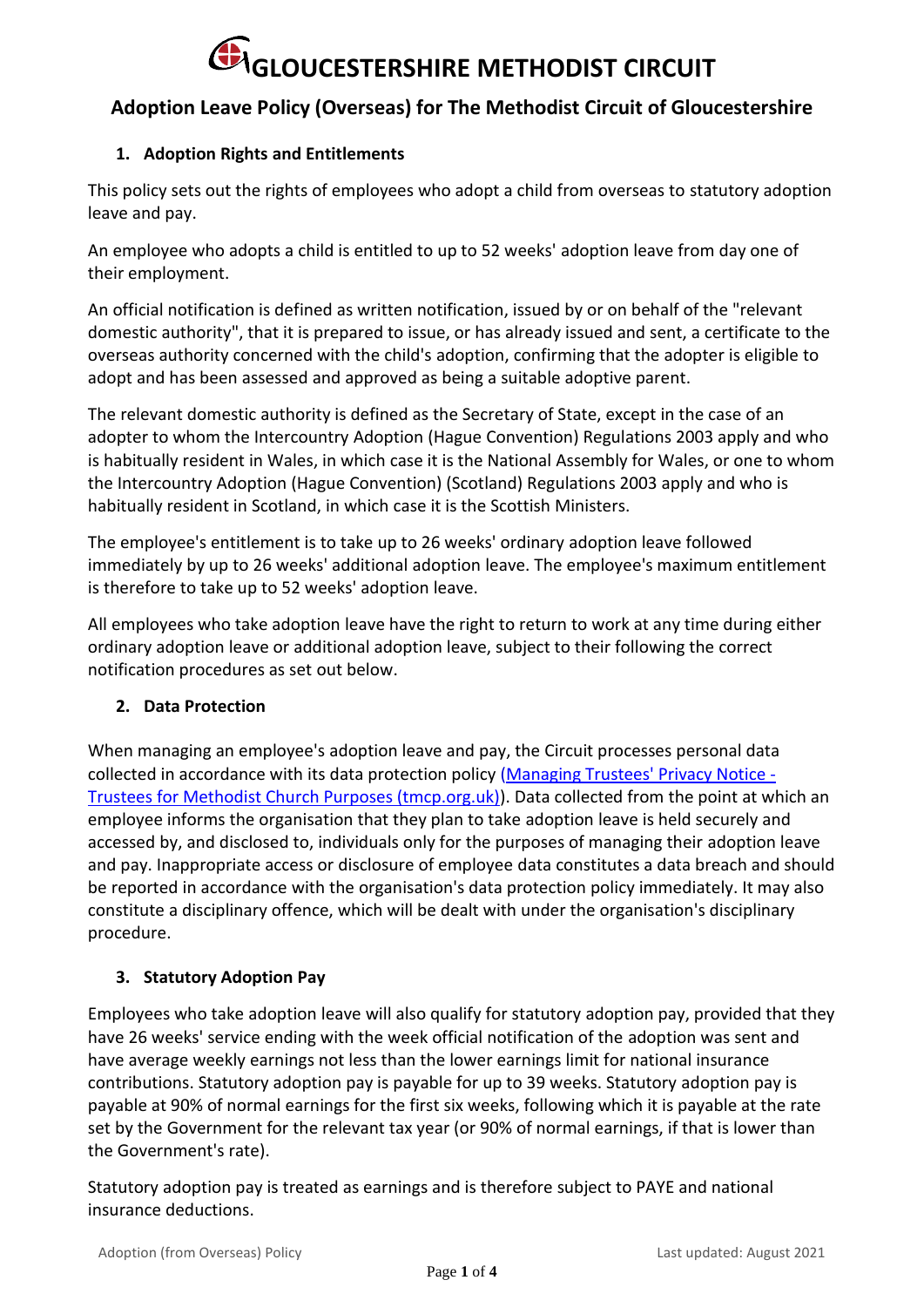### **4. Timing of Adoption Leave**

Adoption leave can start on the day on which the child enters Great Britain or on a chosen date no later than 28 days after the child enters Great Britain.

To make administration as easy as possible, the employee should discuss the timing of their adoption leave with their immediate manager as early as possible.

### **5. Notice Requirements**

To be entitled to take adoption leave and receive statutory adoption pay, the employee is required to give the organisation written notification of their intention to take adoption leave. No later than 28 days after the date they receive the official notification, or the date on which they complete 26 weeks' continuous service with the organisation (whichever is later), they must give notice of both the date the official notification was received and the date the child is expected to enter Great Britain.

At least 28 days prior to the date that they have chosen as the beginning of their adoption leave period, they must give notice of the chosen start date, and a declaration that they have chosen to receive statutory adoption pay and not statutory paternity pay (adoption). They must also produce a copy of the official notification.

Within 28 days of the child's entry into Great Britain the employee must inform the organisation of the date of entry and provide evidence of this date in the form of a plane ticket or copies of entry clearance documents.

The employee is permitted to bring forward their adoption leave start date, provided that they advise the organisation in writing at least 28 days before the new start date or, if that is not possible, as soon as reasonably practicable. The employee may also postpone their adoption leave start date, provided that they advise the organisation in writing at least 28 days before the original proposed start date or, if that is not possible, as soon as reasonably practicable.

Within 28 days of receiving the employee's notice of the date on which they intend to begin their adoption leave, the organisation will write to the employee confirming the latest date on which the employee must return to work after adoption leave. Where the employee has provided notice of a revised start date, within 28 days of the date on which the employee's adoption leave period began, the organisation will write to the employee confirming the latest date on which the employee must return to work after adoption leave.

### **6. Time Off to attend Adoption Appointments**

Employees who are adopting a child are entitled to take time off to attend adoption appointments.

An employee adopting a child alone is entitled to take paid time off to attend up to five adoption appointments (under s.57ZJ of the Employment Rights Act 1996). Where an employee is part of a couple jointly adopting a child, the couple can elect for one of them to take paid time off to attend up to five adoption appointments (under s.57ZJ of the Employment Rights Act 1996). The other can elect to take unpaid time off to attend up to two adoption appointments (under s.57ZL of the Employment Rights Act 1996).

The purpose of the appointment is to enable the employee [and their partner] to have contact with the child (for example, to bond with them before the placement) and for any other purpose connected with the adoption (for example, to meet with the professionals involved in the care of the child).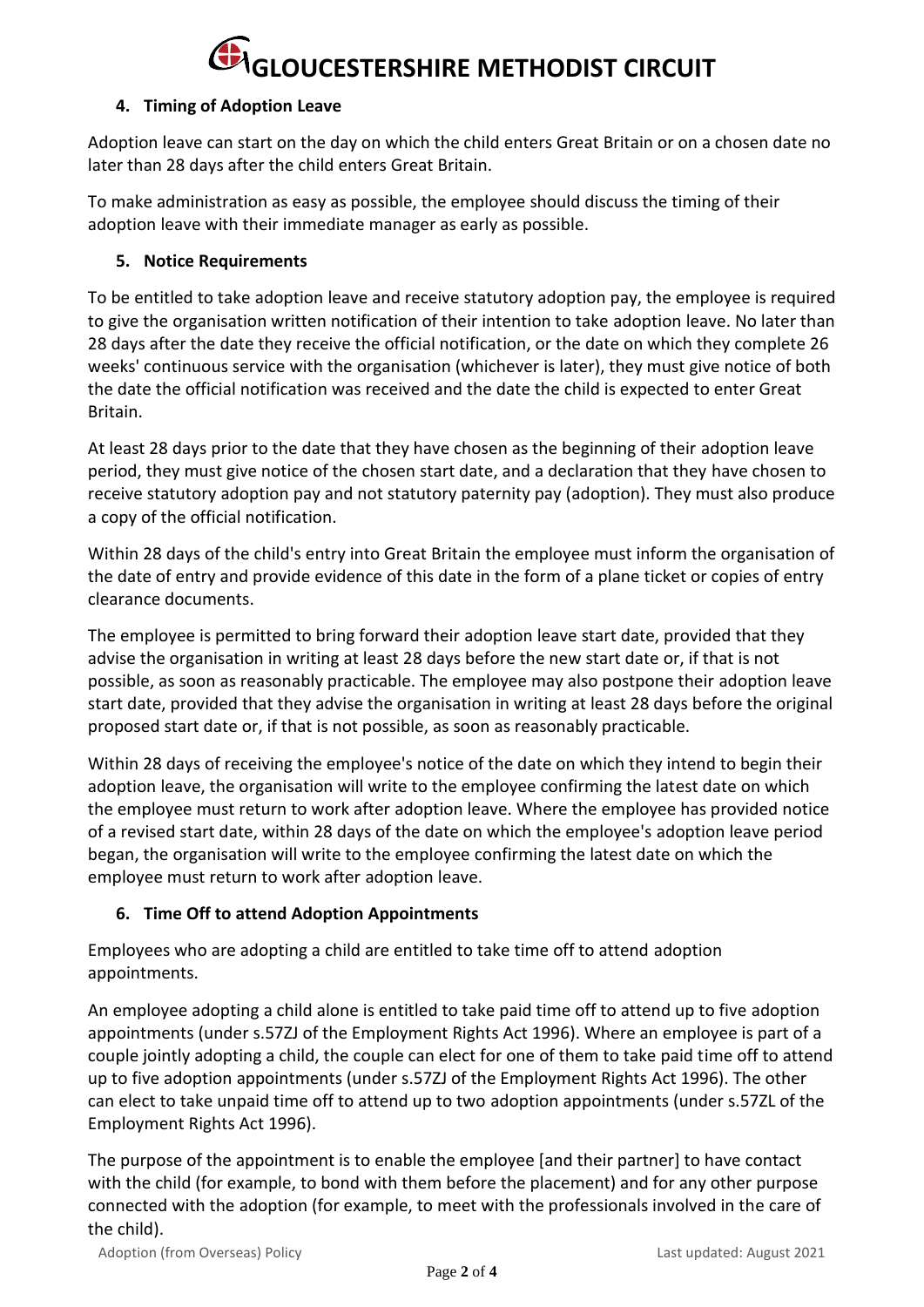### **7. Rights during adoption Leave**

During ordinary adoption leave and additional adoption leave, all terms and conditions of the employee's contract except normal pay will continue. [Salary/wages] will be replaced by statutory adoption pay if the employee is eligible to receive it.

This means that, while sums payable by way of wages or salary will cease, all other benefits will remain in place. For example, holiday entitlement will continue to accrue and pension contributions will continue to be paid. [The employee will remain in the life assurance and private medical insurance schemes.]

Employees are encouraged to take any outstanding holiday due to them before the commencement of adoption leave. Employees are reminded that holiday must be taken in the year that it is earned.

### **8. Contact during Adoption Leave**

The organisation reserves the right to maintain reasonable contact with employees during adoption leave. This may be to discuss employees' plans for return to work, to discuss any special arrangements to be made or training to be given to ease their return to work or to update them on developments at work during their absence.

### **9. Keeping-In-Touch Days**

Employees can agree to work for the organisation (or to attend training) for up to 10 days during their adoption leave without that work bringing their adoption leave to an end and without loss of a week's statutory adoption pay. These are known as "keeping-in-touch" days. Any work carried out on a day shall constitute a day's work for these purposes.

The organisation has no right to require employees to carry out any work and employees have no right to undertake any work during their adoption leave. Any work undertaken, including the amount of salary paid for any work done on keeping-in-touch days, is entirely a matter for agreement between employees and the organisation.

### **10. Returning to Work after Adoption Leave**

The employee may return to work at any time during ordinary adoption leave or additional adoption leave, provided that they give the appropriate notification. Alternatively, the employee may take their full period of adoption leave entitlement and return to work at the end of this period. If the employee wishes to return before the full period of adoption leave has elapsed, they must give at least eight weeks' notice in writing to the organisation of the date on which they intend to return.

The employee has the right to resume working in the same job if returning to work from ordinary adoption leave. If the employee returns to work after a period of additional adoption leave, they are entitled to return either to the same job or, if this is not reasonably practicable, to another suitable job that is on terms and conditions not less favourable.

#### **11. Non-Return to Work**

If an employee is unable to return to work at the end of their adoption leave because they are medically unfit, they should report their sickness absence and submit medical certification in the usual way. They will transfer from adoption leave to sick leave. Subsequently the normal sickness procedures will be followed.